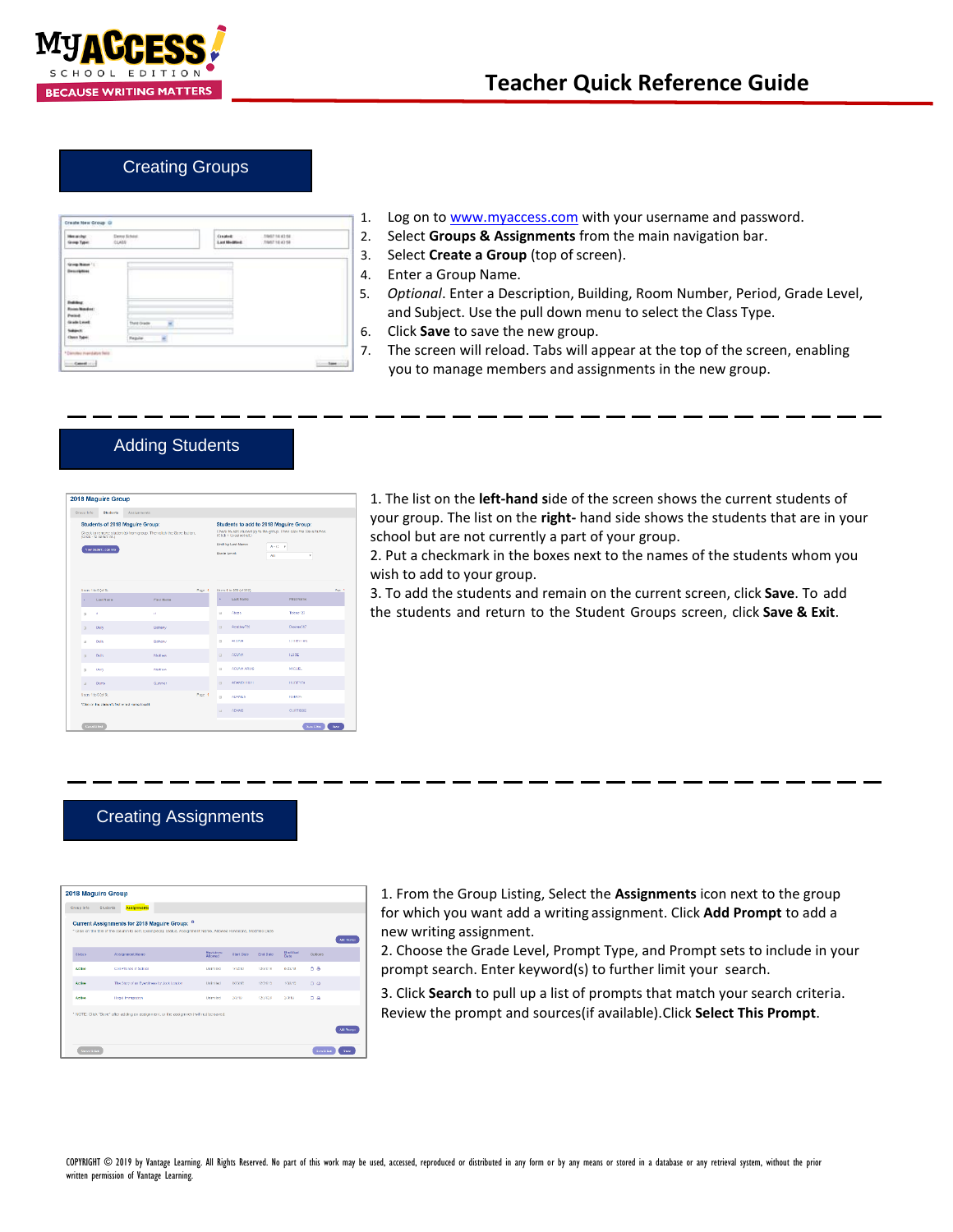

# **Teacher Quick Reference Guide**

1. The **assignment wizard** will guide you through the process of customizing your writing assignment. The options include

### Assignment Preferences



Student Portfolios

| number of submissions, start/end date, score scale (4 or 6) timer, |
|--------------------------------------------------------------------|
| MY Tutor <sup>®</sup> and MY Editor <sup>®</sup> availability.     |
| 2. Additional configurable options include student access to       |
| writer's models, prewriting tools, and display of your special     |
| <b>instructions</b> (step 6) to students.                          |

| Portfolio                   |                                                  |                       |                         |                                   |             |                            |                                                  |               |                           |                                               |                  |                  |                            |                                                |               |                            |                                  |             |
|-----------------------------|--------------------------------------------------|-----------------------|-------------------------|-----------------------------------|-------------|----------------------------|--------------------------------------------------|---------------|---------------------------|-----------------------------------------------|------------------|------------------|----------------------------|------------------------------------------------|---------------|----------------------------|----------------------------------|-------------|
| <b>Group Portfolios</b>     |                                                  | Individual Portfolios |                         |                                   |             |                            |                                                  |               |                           |                                               |                  |                  |                            |                                                |               |                            |                                  |             |
| <b>Group Filter results</b> |                                                  |                       |                         |                                   |             | <b>Steban Filter</b>       |                                                  |               |                           | <b>Prompt Filter</b>                          |                  |                  |                            |                                                |               | Choose Prompts or Genes    |                                  |             |
| Group Select:               |                                                  | Coastr ELA 18 19      |                         | $_{\rm w}$                        |             | All salested (3)           |                                                  |               | ٠                         | Al selected (2)                               |                  |                  |                            | ٠                                              | None selected |                            |                                  | ٠           |
|                             |                                                  |                       |                         |                                   |             | Scales Filter              |                                                  |               |                           | <b>Revisions Filter</b>                       |                  |                  |                            |                                                |               |                            |                                  |             |
| Date Range:                 |                                                  | Al Dales              |                         | $\mathbf v$                       |             | All selected (2)           |                                                  |               | ٠                         |                                               | All salected (3) |                  |                            | ٠                                              |               |                            |                                  | Report      |
|                             | Hollstic Score                                   |                       |                         | Focus & Meaning                   |             |                            | Content & Development                            |               |                           | Language Organization                         |                  |                  |                            | Language Use                                   |               |                            | Grammar & Mechanics              |             |
| <b>Ictal File</b><br>Store  | <b>In Follow Free Sect</b><br>opts<br>nta        | <b>Grate</b><br>3.1   | <b>Ista Pa</b><br>Score | <b>B RAW PLICEY</b><br>60%<br>m/a | cets<br>3.1 | <b>Local Miss</b><br>Space | <b>In Formal Processes</b><br><b>dets</b><br>nla | Sold.<br>2.7  | <b>Intel Par</b><br>Sonte | <b>B Frank Perform</b><br><b>Ander</b><br>n/a | Upfs<br>2.7      |                  | <b>Letail Plu</b><br>Score | <b>In Record Support</b><br><b>Apts</b><br>nla | Good<br>2.7   | <b>Toler Pits</b><br>Score | <b>BRAKERSTON</b><br>4000<br>n/a | Cpls<br>2.6 |
|                             | <b>Desay Actions</b>                             | Last Name             | <b>First Name</b>       | Date                              |             | <b>Assignment</b>          |                                                  | Status        | H                         | ns.                                           | D2               | D3               | D.L                        | D5                                             | Feedback      | Revision<br>Plan           | Comments Originality             |             |
| ×                           | <b>Posta Notices</b><br><b>Mred Print Street</b> | Albert                | Stervy.                 |                                   |             |                            | The Story of an Esseitness by                    | $\mathcal{L}$ | <b>We</b>                 | <b>Iste</b>                                   | rde              | <b>uis</b>       | rda                        | nis                                            |               | B                          | $\circ$                          |             |
| <b>Cleaned</b><br>п         | <b>Interest Ledier</b>                           | Allen                 | Stage                   | 22019                             |             |                            | The Story of an Eventhees by                     | ۵             | $-4.1$                    | 4.1                                           | 3.5 <sub>1</sub> | 3.5 <sub>1</sub> | 3.6                        | 3.4                                            | ŵ             | R                          | $\circ$                          |             |
| <b>broot</b><br>×           | <b>Renders Rende</b>                             | Allon.                | Gliacy                  | 2010/10                           |             |                            | The Story of an Eyewithose by                    | ø             | 4.1                       | 4.1                                           | 3.0              | 35 <sub>1</sub>  | 3.6                        | 23                                             | $\infty$      | $\mathbf{R}$               | o                                |             |
| Comments                    | Mr Editor Property                               | Allian                | Story.                  | 2/15/19                           |             |                            | The Story of an Eventhesis by                    | $^{(2)}$      | 1.9                       | 1.9                                           | 17               | 18               | 16                         | 1.5                                            | Ğ,            | B                          | ö                                |             |

From the main navigation bar, select **Student Portfolios**. Use the filters to retrieve the portfolios you would like to view, and then click **Go**. The student portfolio contains the following features. **View/Print/Save** to view, print, or save an essay **Delete** to remove an essay from the portfolio. **Generate Parent Letter** for parents to stay involved in their child's learning experience in English, Spanish, orChinese. **E-mail** one or more students with comment orfeedback. **Summary Report** to view a summary of selected essays. **MY Editor Report** to view an error report of selectedessays. **Send Comments** to one or more students. **Edit Score** to manually changescoring. View the student's **Revision Plan. Specific Comments** to leave feedback and embed comments.  **Scores and Feedback** to view more info about selected essays.

#### Viewing Reports



- 1. Select **Reports** from the navigation bar.
- 2. Select the type of report you want to produce from the list of available reports.
- 3. Use the pull down menus and selection lists to select the General Report Settings.
- 4. Optional. Customize the report further by clicking the **Advanced Report Settings** link provided.
- 5. Click Submit to view your report. Click on any of the related report links to easily view anotherreport.